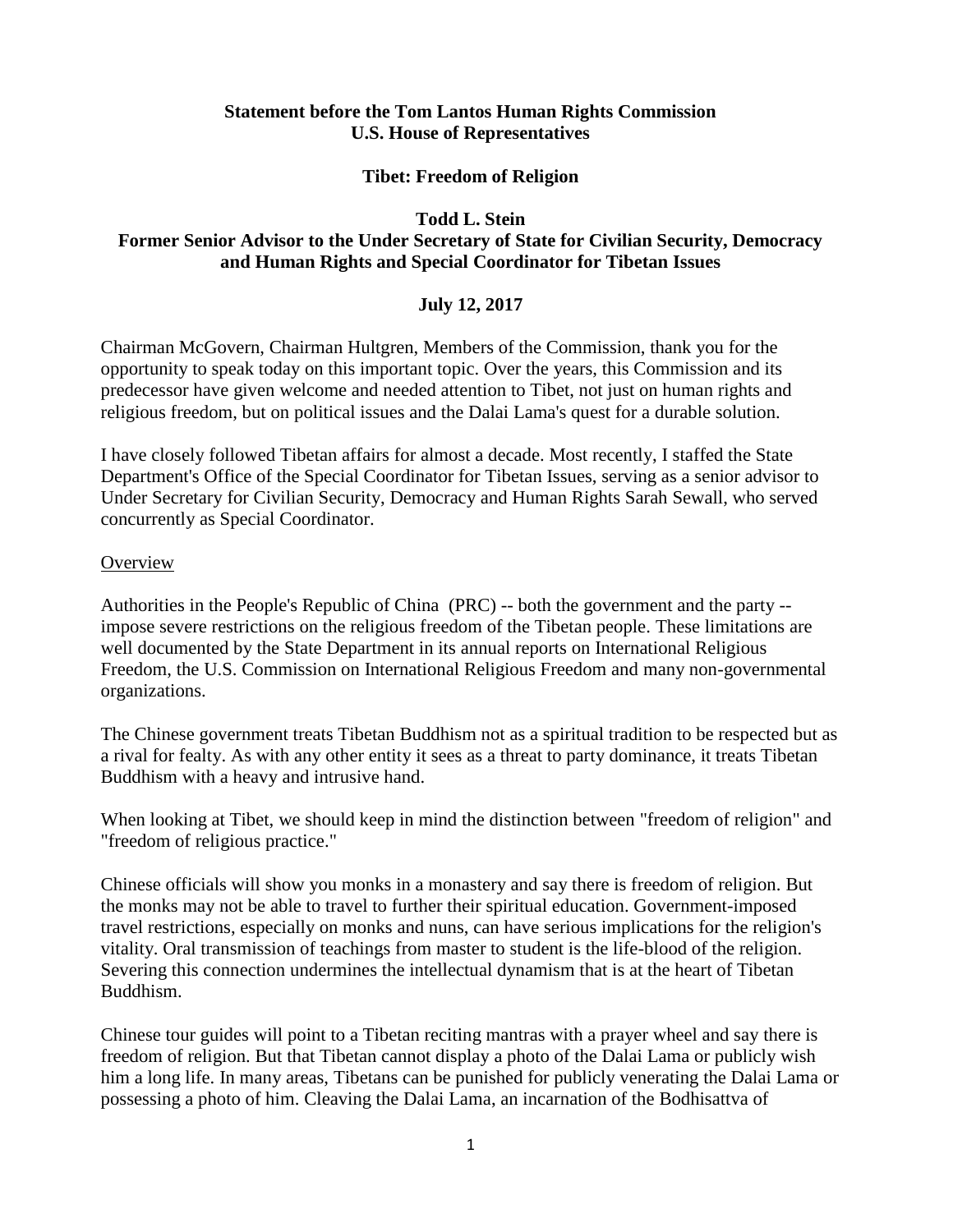Compassion, from the belief system rips at the heart of the religious, social and ethnic identity of the Tibetan people.

Chinese media will showcase a Tibetan lama presiding over a religious ceremony. But that lama may have seen selected by an apparatchik over the wishes of the guardians of his lineage and not respected by his erstwhile followers. In 2007 the State Administration of Religious Affairs (SARA) set regulations requiring that reincarnate lamas be approved by the government. They provide that no foreign entity can have a role in a recognition and that reincarnations must happen inside China. There is now a government registry of approved lamas. The 14th Dalai Lama is not on the list.

In essence, China is creating a Potemkin village of Tibetan Buddhism, with glittering temples, fluttering prayer flags and "Living Buddhas" on state TV. But behind the facade, regulations and restrictions are undermining the architecture of this ancient and rich religion.

# Reincarnation of the Dalai Lama

I would like to focus on the issue of the reincarnation of the Dalai Lama and why it demands increased attention from U.S. policy-makers.

The Dalai Lama celebrated his 82nd birthday last week. While he is in good health, each year brings us closer to the question of his succession or reincarnation.

Every analyst I have consulted assesses a high likelihood of unrest and violence in Tibet if the 14th Dalai Lama dies in exile absent a negotiated arrangement on his succession. The Dalai Lama has represented Tibetans' hope for deliverance. His passing could unleash decades-worth of anger and resentment. We could expect a brutal response from Chinese security forces.

This is an avoidable crisis. We know it is coming. There is time to find an offramp, if the parties can summon the will, and if the international community can prioritize the search for a solution.

The Chinese government says it retains the exclusive right to select the next Dalai Lama and that his reincarnation can only happen inside the PRC. The Dalai Lama says that only he, in consultation with senior lamas, certain followers of Tibetan Buddhism, and the Tibetan public, can decide. He has said he could reincarnate as was done the 13 previous times. He could emanate, akin to transferring his spirit into an already living person. He could choose not to reincarnate if he finds the institution is no longer useful. All of these options are legitimate, with precedents, in Tibetan Buddhism. He has also said he could return as a woman and that he almost certainly would be reborn "in freedom," meaning outside the borders of the PRC.

The Chinese position is inflexible, the Dalai Lama's elastic. China calculates they can win the hearts and minds of Tibetans with economic inducements. They are betting that Tibetans can be peacefully cleaved from their core spiritual identity. You will find few observers who think they can win that bet.

Some have called this the "two Dalai Lama problem," with one in Tibet selected by China and the other in exile chosen per the 14th Dalai Lama's instructions. Such a scenario would likely worsen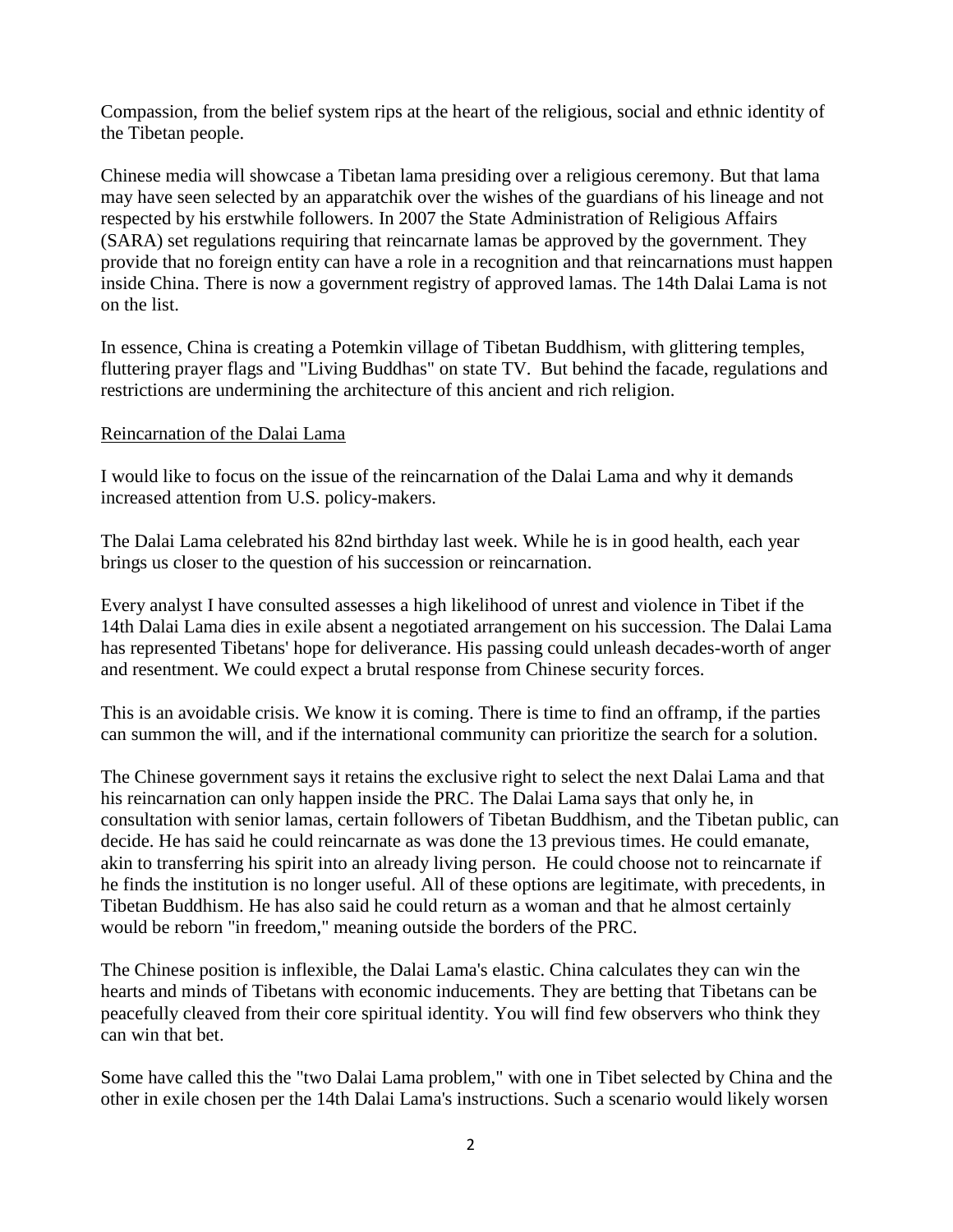relations between Tibetans and the Chinese who govern them. It would likely exacerbate friction between China and India, assuming the latter continues to provide refuge to Tibetan exiles.

Why does China take such a hard line? Because it seeks legitimacy to rule Tibet that it has failed to acquire over six decades of occupation. It wants from the 15th Dalai Lama what the 14th cannot grant -- a statement, historically false, that Tibet has been part of China since ancient times.

The stakes go beyond the confines of the Tibetan plateau. The geography of the Tibetan Buddhist world encompasses the Himalayan belt -- Tibet, Nepal, Bhutan and parts of India -- Mongolia, and three regions in the Russian Federation. China's actions to exert greater control over Tibetan Buddhism, including giving financial support to certain monasteries and factions, are a key component in its effort to extend influence on its periphery. Moreover, Buddhism is an element in the soft power competition between China and India, as each claims to be seen as the top benefactor of global Buddhism, sponsoring competing conferences and financing religious sites.

This issue is an example of the nexus between religious freedom and international security. Policy interventions on behalf of religious freedom are directly relevant to addressing challenges of stability.

## United States interests

Why should the United States care about the Dalai Lama's succession? There are several U.S. interests at stake:

- Our interest in stability, both regionally and internally in China.
- Our interest in China becoming a stable and sustainable multi-ethnic nation where pluralism is valued and supported by the law, rather than suspect and smothered by an iron fist. We don't want China's behavior to serve as a model for other authoritarians ruling heterogeneous states.
- Our interest in limiting the anti-democratic Chinese government's expansion in the region.
- Our interest in preserving the distinct religion, culture and language of the Tibetan people. Promoting religious freedom is a core foreign policy objective of the United States. Inherent in this principle is the right of Tibetan Buddhists to determine the individuals who guide and sustain their religion, especially through the traditional practice of reincarnation.

# **Considerations**

As policy-makers address this issue, a few considerations are worth bearing in mind:

 Unrest in Tibet could precede the Dalai Lama's death, if he becomes infirm and Tibetans see his return home as an impossibility. The desire to pass on near one's home is very important in Tibetan culture.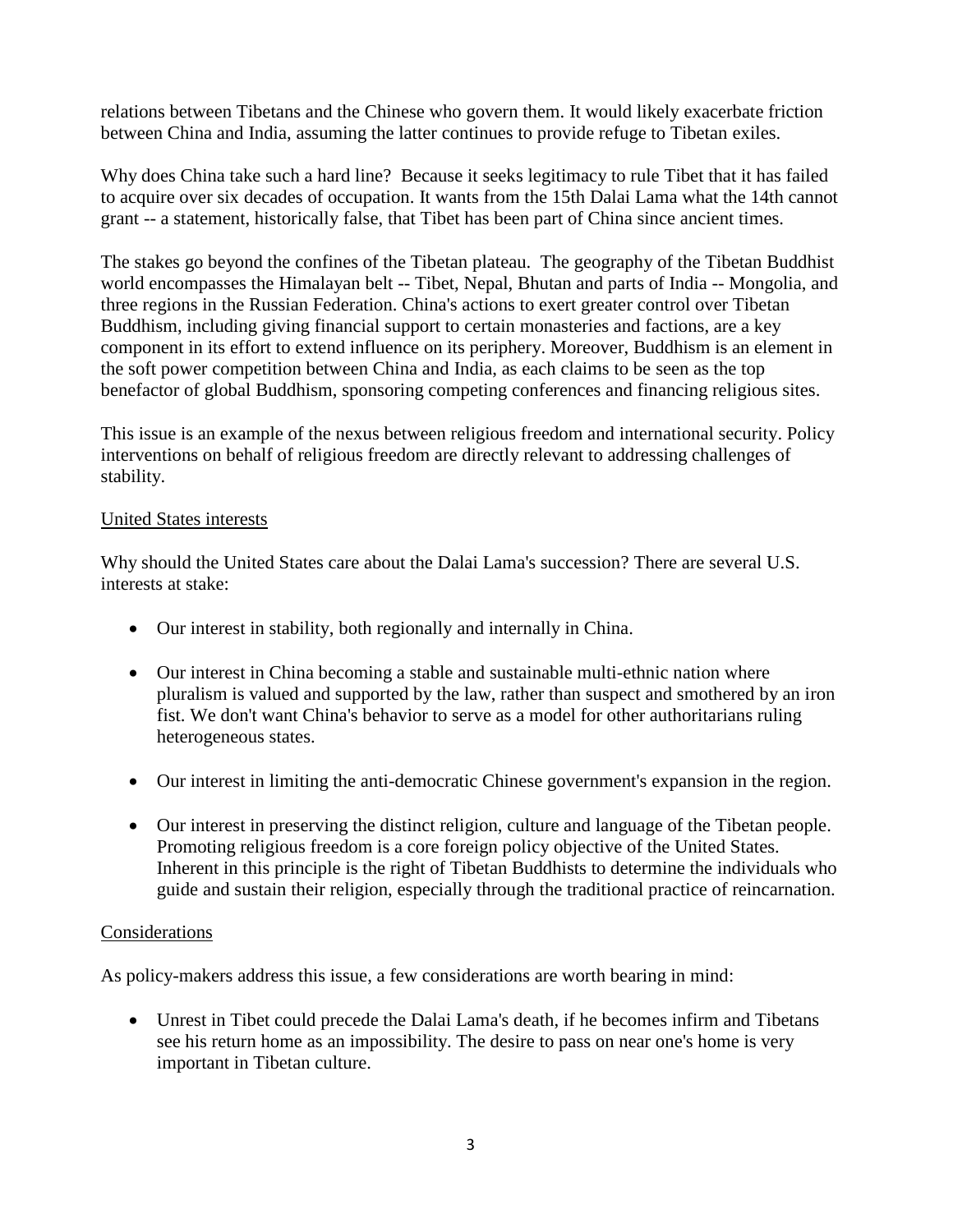- There is a significant interregnum that occurs under the traditional process. The child is not recognized until age 3-5, and he does not achieve majority for another 13-15 years. The politics of a "two Dalai Lama problem" would play out over decades.
- In the case of the 11th Panchen Lama, the Chinese government allowed the Dalai Lama to have a role in the search for the reincarnation, providing an example that coordination is possible. The case is also illustrative of China's heavy hand, when coordination ceased and they disappeared the boy chosen by Dalai Lama and appointed their own.
- We should not assume a monolithic Chinese position. There are scholars in China who have warned of the dangers of a "two Dalai Lama problem." However, these voices are not allowed an airing in the current climate.

# Recommendations

The optimum outcome is one where the passing of the Dalai Lama does not result in violence and unrest and where the choice of a spiritual successor is made with the genuine input of the Tibetan people consistent with their belief system and their right to religious liberty. I offer a set of recommendations for policy-makers in the Executive Branch and Congress:

- **Approach the Dalai Lama's succession as a matter of regional security**, and address the religious freedom component not just as a values issue, but integral to the security problem and potential solutions.
- **Ensure that the aperture for assessing the risks of a clash over the Dalai Lama's succession include the geographic breadth of the Tibetan Buddhist world**, including India, Mongolia, Nepal and Bhutan, in addition to Tibetan areas of the PRC.
- **Cleary state the position of the United States.** Special Coordinator for Tibetan Issues Sarah Sewall testified before this Commission that "the basic and universally recognized right of religious freedom demands that any decision on the next Dalai Lama be reserved to the current Dalai Lama, Tibetan Buddhist leaders, and the Tibetan people." The Trump Administration should adopt and enunciate this position, and Congress should reinforce it through legislation.
- **Have a contingency plan for the U.S. government in place.** Elements should include a predrafted statement to be issued upon the Dalai Lama's death; responses to anticipated Chinese statements and actions; a mechanism for coordination with relevant governments; and a list of key contacts in the Tibetan Buddhist community inside and outside of China with whom to engage.
- **Engage with China on the benefits of finding a solution to the "two Dalai Lama problem" before he dies and on the risks if they don't.** Urge Chinese officials to engage with the Dalai Lama or his representatives.
- **Urge China to refrain from making statements or taking actions that could inflame the situation following the Dalai Lama's death.**